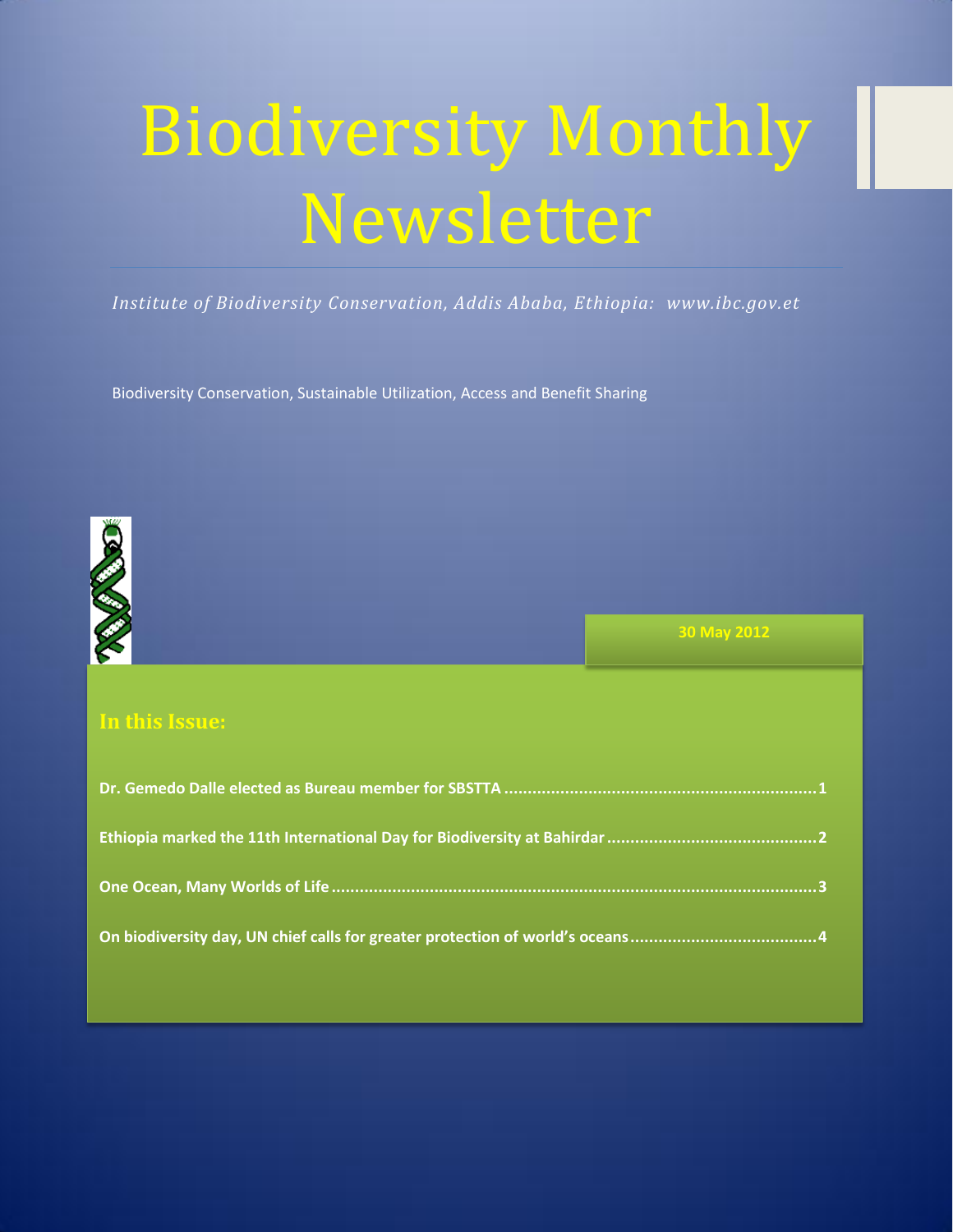## **Dr. Gemedo Dalle elected as Bureau member for SBSTTA**

#### <span id="page-1-0"></span>**SBSTTA adopted 15 recommendations**

**7 May 2012;** Delegates of the sixteenth session of the Subsidiary Body on Scientific, Technical and Technological Advice (SBSTTA) to the Convention on Biological Diversity (CBD) elected new members of the SBSTTA Bureau.

Dr. Gemedo Dalle from Ethiopia was elected as member of the SBSTTA Bureau to represent Africa. Delegates also elected as new members of the SBSTTA Bureau which include: Jean Patrick Le Duc (France) for the Western Europe and Others Group; Brigitte Baptiste (Colombia) for Latin America and the Caribbean; Ivna Vukši? (Croatia) for Central and Eastern Europe; Yousef Al-Hafedh (Saudi Arabia) for Asia.

SBSTTA functions in accordance to the mandate given to it under article 25 of the Convention; each Bureau member is a Vice-chair of SBSTTA.

The sixteenth session of the SBSTTA convened from 30 April – 5 May 2012 in Montreal, Canada, directly prior to the fourth meeting of the Ad hoc Working Group on the Review of Implementation of the Convention (WGRI). More than 400 representatives from governments, intergovernmental and nongovernmental organizations, indigenous and local communities, business and academia attended the meeting.

SBSTTA adopted 15 recommendations that were forwarded to the eleventh meeting of the Conference of the Parties (COP 11), to be held from 8-19 October 2012 in Hyderabad, India.

SBSTTA 16 adopted a package of recommendations on marine and coastal biodiversity, namely on: ecologically and biologically significant areas (EBSAs); sustainable fisheries and addressing adverse impacts of human activities on the marine environment; and marine spatial planning and voluntary guidelines for the consideration of biodiversity in environmental assessments in marine areas. A second package of recommendations was adopted on biodiversity and climate change, namely on: biodiversity safeguards, indicators and mechanisms to monitor impacts of reducing emissions from deforestation in developing countries, including conservation (REDD+) on biodiversity; integration of biodiversity considerations into climate-change related activities; and impacts of geo-engineering on biodiversity and gaps in regulatory mechanisms.

SBSTTA also adopted recommendations on: an in-depth review of implementation of the work programme on island biodiversity; progress in implementing decisions on the Global Strategy for Plant Conservation (GSPC), biofuels and biodiversity; incentive measures; capacity building for the Global Taxonomy Initiative (GTI); new and emerging issues; the Global Biodiversity Outlook (GBO); and collaborative work in the areas of agriculture, forests and health.

#### **Source[: http://www.iisd.ca/vol09/enb09568e.html](http://www.iisd.ca/vol09/enb09568e.html)**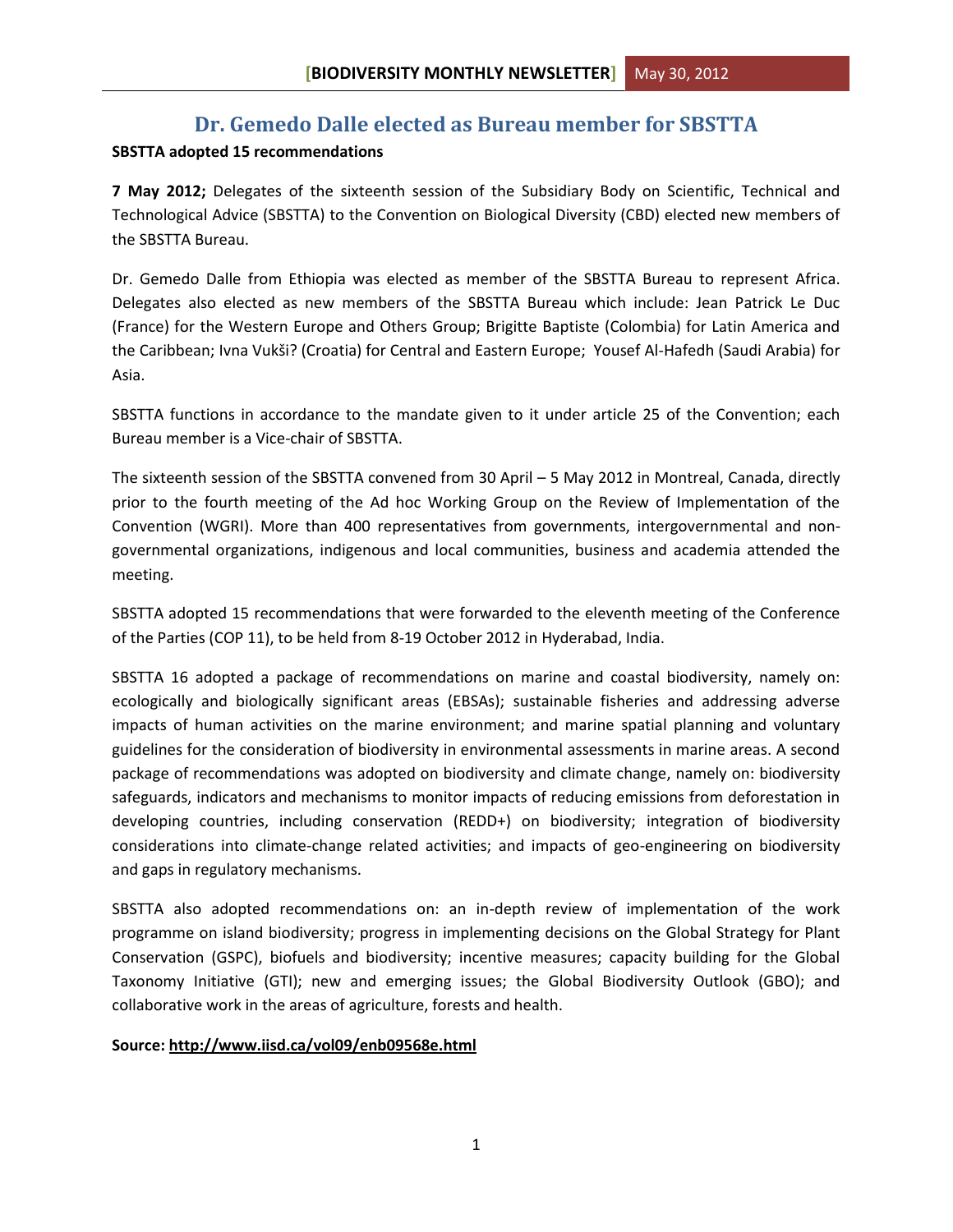## <span id="page-2-0"></span>**Ethiopia marked the 11th International Day for Biodiversity at Bahirdar**

**27 May 2012, Bahir Dar -** The Institute of Biodiversity Conservation organized educational and outreach activities on wetland biodiversity to mark the celebration of International Day for Biodiversity (IDB) on May  $26<sup>th</sup>$ 2004 in Bahirdar.

The international theme of IDB for this year is "Marine Biodiversity". Ethiopia celebrated the day using the theme "Wetland Biodiversity: for sustainable development and food security", which is more relevant and timely.

IBC has organized a stakeholders' forum, educational trip to Lake Tana and Tis-Abay Fall to centralize the role of people in the management, conservation and sustainable utilization of wetland biodiversity.

Dr. Gemedo Dalle, the Director General of IBC, in his welcoming speech said that biodiversity is a sustainable base for development. Each region has rich biodiversity which needs to be conserved and sustainably utilized. Recognizing their value also facilitates their conservation and sustainable utilization.

Ato Awlachew Masere, Amhara National Regional State President Office Diaspora Affairs and Public Relations Directorate Director, at his opening speech on behalf of the Amhara Regional State President, addressed that wetlands have enormous values for the community in particular. He said "…In addition to tourism, Lake Tana and Abay have rich biological diversity which is not explored and used properly. Yet it needs social awareness to conserve and utilize them for sustainable development".

Three research papers namely; Fisheries Resources Base of Ethiopia and its Contribution to Food Security, Biodiversity of the Lake Tana basin: Challenges, Threats and Opportunities, and Fish diversity of the Amhara Region were presented by IBC, AAU and Bahir Dar Fishery and Aquatic Life Research Center, respectively and were discussed by participants.

Dr. Seyoum Mengistou, a Professor from Addis Ababa University, enlightened that although some wetlands are degraded beyond restoration point, there is room to rehabilitate them through conservation measures. According to Dr. Seyoum, restoration programs for the Lake Tana Water shade have shown promising results and should be continued.

Dr. Seyoum raised the issue of Lake Tana invasion by Water hyacinth as serious potential threat to the Lake, Abay River and the Great Renaissance Dam.

Dr. Seyoum said "… Lake Tana is being invaded *by Eichornia crassipes*, a water hyacinth which floats on water by forming a huge mass that blocks light and damages the fish breeding and feeding sites. The species reproduces very fast and enhances evapotranspiration eventually reducing the water volume. In the long run, it is a huge challenge that the invader may reach the Great Renaissance Dam and pose a serious threat. We have alerted policy makers and local authorities about the issue repeatedly. This needs urgent action!"

Dr. Misikire Tessema, Researcher at the Institute of Biodiversity Conservation, said that Ethiopia has 200 fish species which occur in different water bodies out of which 40 species are endemic and 10 species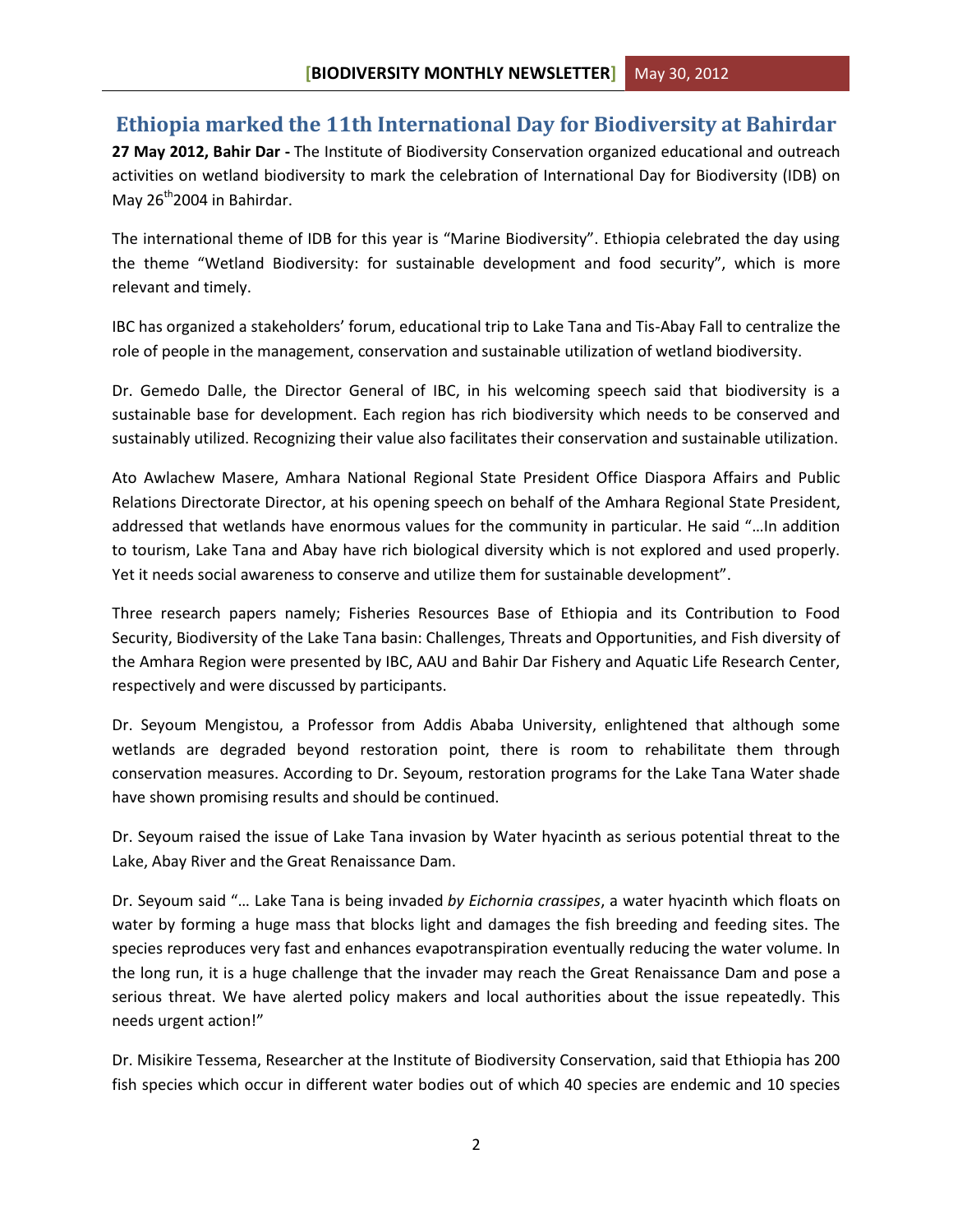are introduced. It is therefore not surprising that the fish genetic resources in the lakes and rivers of Ethiopia are of actual and potential interest for commercial uses.

Ato Alayu Yalew, Director and Researcher at Bahir Dar Fishery and Aquatic Life Research Center, pointed out that fish has many values such as ecological value, nutritional value, recreational value, economic value and social value. By reducing the pressures on wetlands and using them sustainably could ensure sustainable development and food security.

The half-day conference on IDB provided an opportunity for stakeholders to discuss existing and emerging issues and possible solutions related to the conservation and sustainable utilization of wetland biodiversity.

### **One Ocean, Many Worlds of Life**

<span id="page-3-0"></span>**May 22th, 2012-** The International Day for Biological Diversity (IDB) was declared by the United Nations "to increase understanding and awareness of biodiversity issues." The event is in its  $11<sup>th</sup>$  year with Marine Biodiversity the theme for 2012. Parties to the Convention on Biological Diversity (CBD) and everyone interested in marine life can take this opportunity to raise awareness of the issues affecting the world's oceans and shores.

For 10 years, from 2000 to 2010, scientists from around the world, in an unprecedented worldwide collaboration set out to try to determine how much life is in the sea. The huge effort, dubbed the 'Census of Marine Life' involved 2,700 scientists from over 80 countries, who participated in 540 expeditions around the world. According to information on the Census website, "The Census investigated life in the global ocean from microbes to whales, from top to bottom, from pole to pole, bringing together the world's preeminent marine biologists, who shared ideas, data and results. During their 10 years of discovery, Census scientists discovered new species, habitats, and connections and unlocked many of the ocean's long-held secrets. They found and formally described more than1, 200 new marine species, with another 5,000 or more in the pipeline awaiting formal description."

The CBD website states, "Today, about 40 percent of the world's population lives within 100 kilometres of the coast; fisheries provide over 15 percent of the dietary intake of animal protein; toxins in some species may yield anti-cancer drugs and other pharmaceuticals potentially worth more than US\$ 5 trillion; and coastal ecosystems provide services, including tourism and protection from storms, that have been valued at nearly US\$ 26 billion annually."

There is a booklet available for download that expands on the whole Ocean Biodiversity issue, with a forward by Braulio Ferreira de Souza Dias, Executive Secretary, Convention on Biological Diversity where he states, "The survival of marine and coastal ecosystems and biodiversity is essential to the nutritional, spiritual, societal and religious well-being of many coastal communities. But even for the many millions of people who may not think that they have any strong reliance on the ocean, marine ecosystems and wildlife provide all kinds of benefits."

#### **By Susan Colby ( ecology today)**